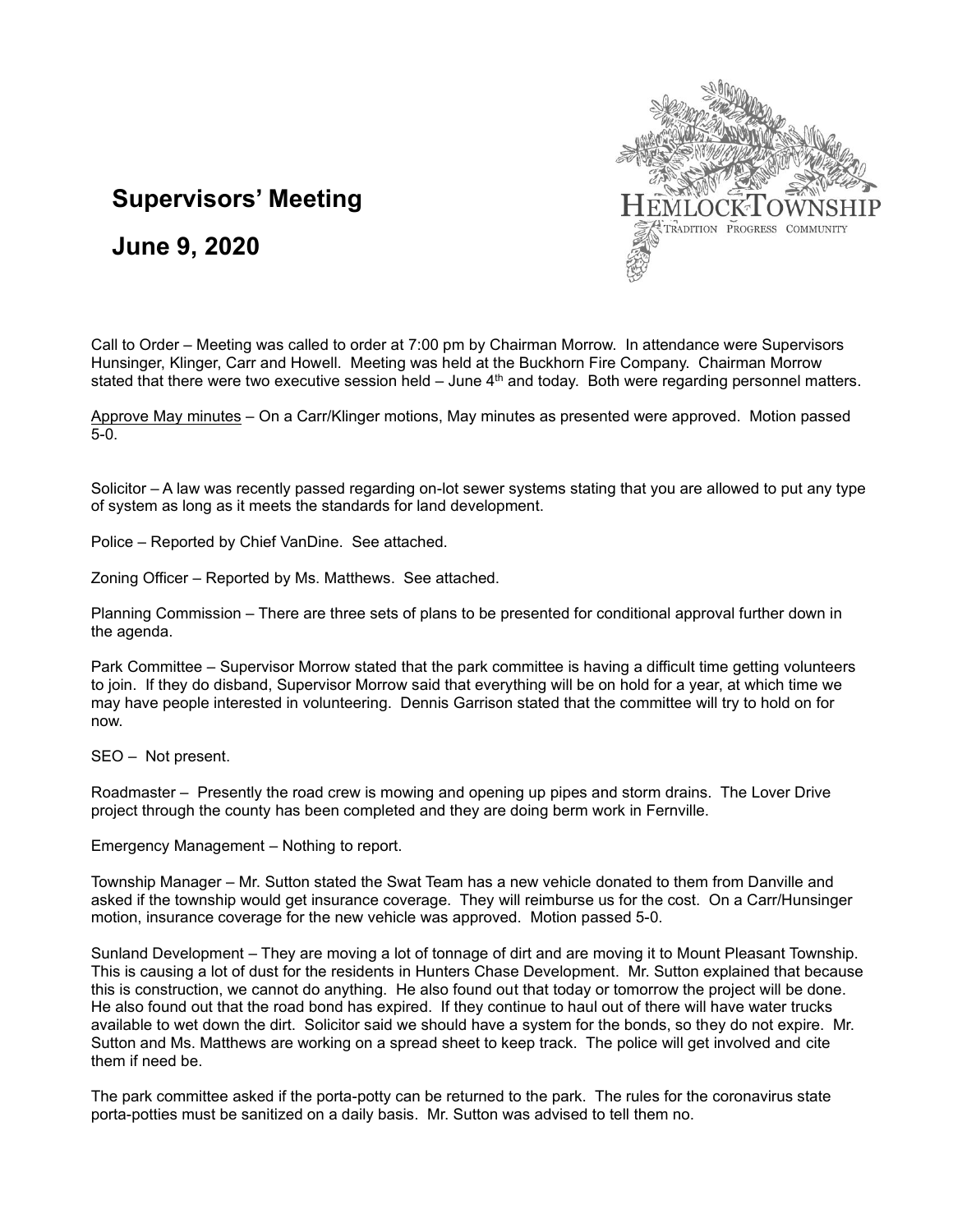Mr. Sutton presented the financial report. See attached.

## **Citizen's Comments:** None.

## **Old Business:**

- 1. **Road Dust Material** We have received nine requests for the road dust work. Supervisor Klinger will start the preparation work toward the end of the week and Midland will start their work between June  $17<sup>th</sup>$ and June 20<sup>th</sup>.
- 2. **Millville School District** The Millville School District requested a discount on the bill for the second half of 2020 due to a shortened school year. The school resource officer worked for the township during that time. After further discussion, a Howell/Morrow motion was made as follows: No discount for the second half of 2020, but there will be no increase for the 2021 contract. The contract prices would increase in 2022. Motion passed 5-0.

## **New Business:**

3. **Planning Commission plan reviews (3)** – Autotore plans were presented to the planning commission and they recommended conditional approval. The conditions have been met. On a Carr/Hunsinger motion, the plan is approved. Motion passed 4-0, with Supervisor Morrow abstaining due to his employers' involvement with the property.

The Emery/Rupert/Davis subdivision plan was presented. There was much discussion about no right of way given to Key Trucking so it would not be landlocked. According to Solicitor Lewis, Key Trucking would need to request a right of way, but that should not prevent the plan from being approved. On a Morrow/Hunsinger motion, the plan was approved as presented. The conditions were met. Motion passed 5-0.

David Drumheller presented the Diana Mourey/Peter Rickert subdivision plan. The parcel is about seven plus acres and they would like to subdivide to build a single-family home. The planning commission suggested approving the plan with the condition that the sewer module gets signed. On a Carr/Hunsinger motion, conditional approval was granted pending the sewer module signature. Motion passed 5-0.

- 4. **Release Road Bond Mourey Drive** Edwin Johnson & Son completed the timbering on Mourey Drive. Their bond is up for renewal and they would like the bond to be released. No damage was done to the road. Mr. Sutton gave them a written notice of satisfactory completion but needs the have final approval from the board. On a Klinger/Hunsinger motion, permission was given to release the bond. Motion passed 5-0.
- 5. **Police Officer Step Promotion** Officer Craig Johnson is due for a step promotion from Patrol Officer I to Patrol Officer 2 as defined in the police contract. On a Hunsinger/Klinger motion, the promotion is approved. Motion passed 5-0.
- 6. **Paper Alley Abandonment Request** Russell Pennypacker, a resident of Fernville, requested that the township abandon the Paper Alley that wraps around from Apple Avenue to Spring Garden Avenue. Cars drive on that alley even though the road stops and continues to drive on the grassy area. Mr. Sutton was asked to research if there are any easements and also if a cul-de-sac would be required for emergency vehicles to have access. Another option would be to put up a sign such as "Dead End" or "No Outlet". Mr. Sutton will contact Mr. Pennypacker.
- 7. **Police Special Duty Assignment/Service Request** Chief VanDine stated that a request was made for police presence at several events being held at Fire Pit Campground this summer. Two officers were requested. The cost would be \$60 to \$65 per hour per officer. There needs to be a Memorandum of